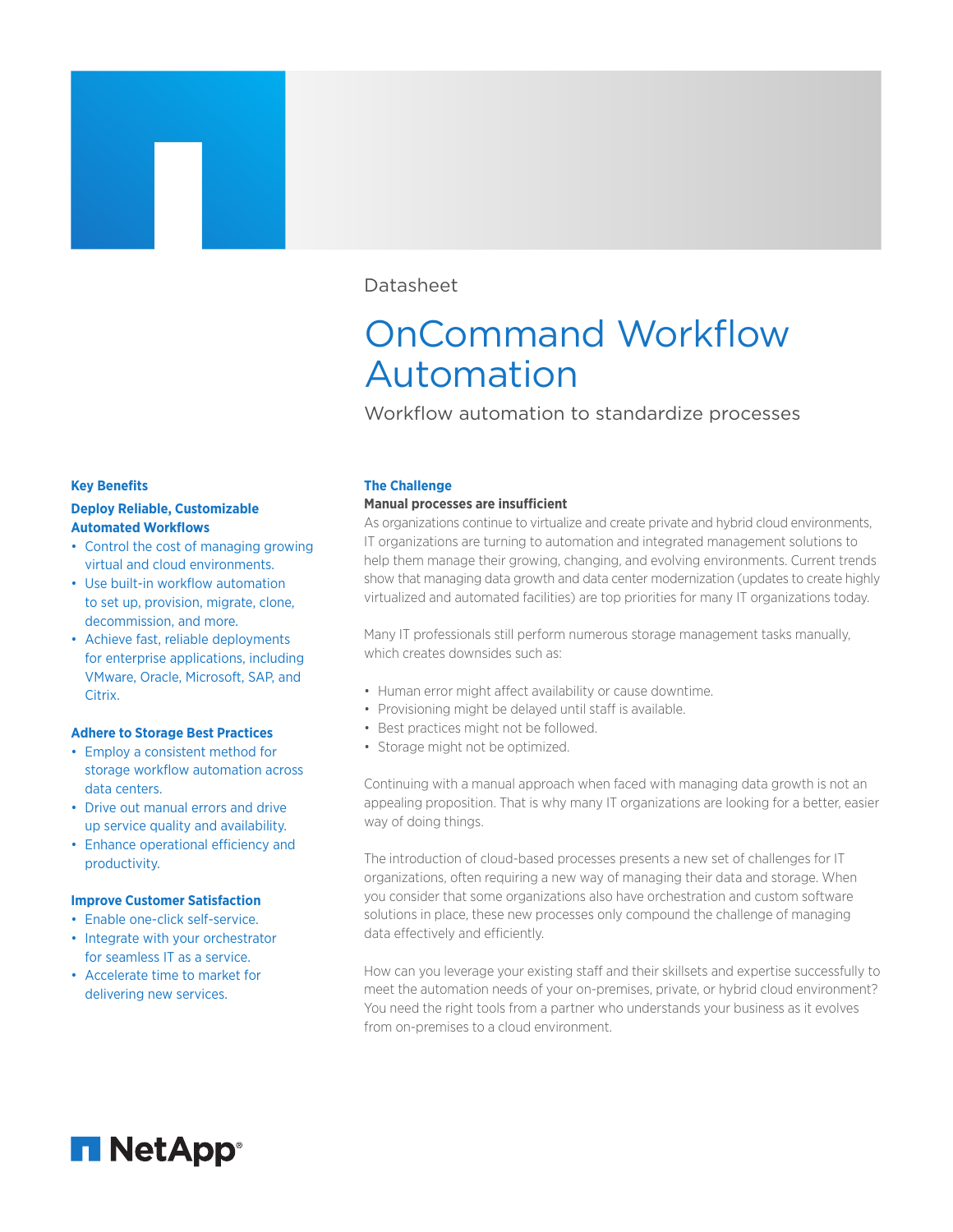## **The Solution**

#### **Workflow automation saves time and money**

NetApp's vision for the future of data management is to create a Data Fabric that spans your entire IT landscape. The Data Fabric enabled by NetApp takes the worry and complexity out of managing and maintaining control of data across private and public cloud resources. Organizations can adhere to internal data security policies, maintain compliance with government regulations, and promote greater innovation and IT responsiveness. With a Data Fabric, you achieve:

- Freedom of choice when it comes to how you manage your data
- The ability to move your data seamlessly from flash to disk to cloud while maintaining control of the data
- Faster responsiveness to internal and external customers with automation and integration

NetApp® OnCommand® Workflow Automation delivers on the Data Fabric vision, providing automation and integration to meet the demands of today's evolving IT organization. Whether managing storage on the premises or in a cloud environment, Workflow Automation makes it easy to quickly create simple or complex workflows. Storage administrators can create storage workflows for the most frequent tasks and make them available to consumers for one-click automation. Storage architects can automate time-consuming, complex processes to meet cost-saving objectives, a common goal when moving data to the cloud.

With Workflow Automation, you can integrate storage workflows with existing IT orchestration processes for fast, seamless delivery of services to your consumers. And by implementing Workflow Automation in storage management operations, you can also standardize and integrate processes to align with NetApp best practices for data management.

#### **Get fast and reliable automation**

Software engineering skills are not required to use OnCommand Workflow Automation, and web-based training is available to help you start out smoothly. When using Workflow Automation, you view each storage workflow as a series of steps, from start to finish, to complete each process. Workflow Automation comes with more than 60 standard workflows to help you get started quickly.

In addition, your storage architects or administrators can define workflows based on policies and service-level objectives to align them with organizational and NetApp best practices. You also maintain control over development and maintenance of the automated workflows so that they are aligned with changing business requirements. As just a few examples, you can:

- Provision, migrate, or decommission storage for databases or file systems.
- Automate your data protection process to a disaster recovery location on the premises or in the cloud.
- Set up storage for an application as part of an end-to-end orchestration process.
- Clone and set up a new dev/test environment, then tear it down when it's no longer needed.
- Set up the FlexPod® Datacenter platform or virtual desktops, or conduct a centralized NetApp SnapManager® software activation.

#### **Explore the Storage Automation Store**

The Storage Automation Store is a place where you can download certified software packs to use with OnCommand Workflow Automation and OnCommand Unified Manager to extend data management capabilities. And you can access the site directly from the OnCommand Workflow Automation interface. Before you create a custom workflow, explore the Storage Automation Store to see whether a custom workflow is already available. NetApp supported workflow packs are published on a more frequent basis than the product release cycle, so you can take advantage of new workflow packs as soon as they become available.

In addition, the store allows you to upload your own custom Workflow Automation packs and share them with the product community. Although community-generated workflow packs do not come with NetApp Support, NetApp reviews each pack before publishing it. When you have identified the pack that you need, simply download it and import it into the OnCommand Workflow Automation library. Each NetApp supported pack comes with documentation to help you use the workflow. To browse the workflow packs that are available today, you can also go directly to the store: automationstore.netapp.com.

#### **Remove the guesswork**

If you determine that you need to create a custom workflow to meet specific business requirements, we make getting started easy. To create a custom workflow, start with the designer interface to construct or modify your workflow, as shown in Figure 1. Workflow Automation provides a rich library of predefined building blocks, as shown in Figure 2. You can also add another building block to the library or collaborate with NetApp to add a new building block. Then select from a list of commands to build the workflow steps, identify your execution options, and define your resource selection options. You can build workflows for a virtualized environment or a private, hybrid, or public cloud. The numerous options give you ample flexibility for building your workflows so that you can modernize how you manage your environment.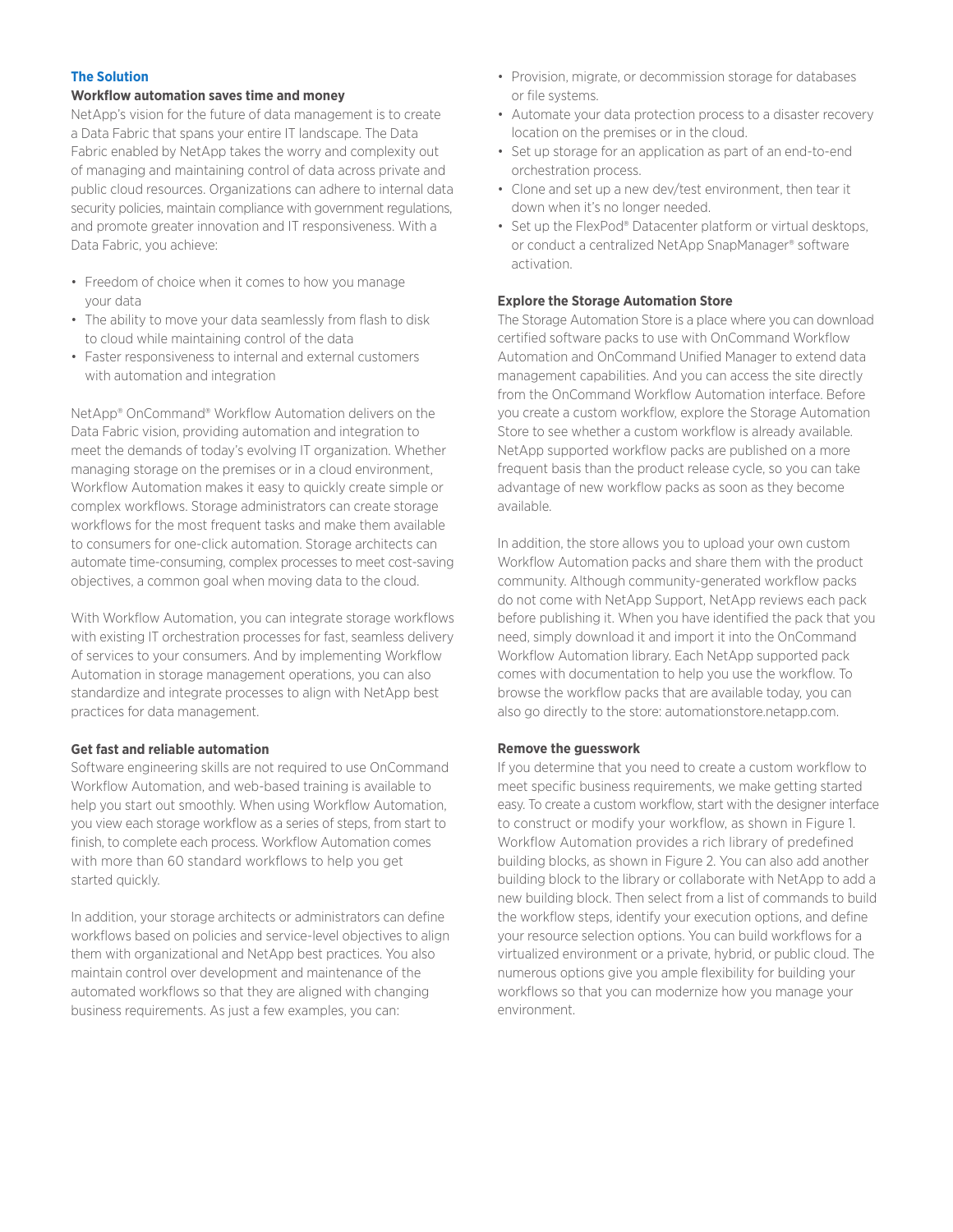| Administration                                    | Help                |                                              |                                                         |     |                                   |                     |                                                    |                                                                 |                  | NetApp~                  |
|---------------------------------------------------|---------------------|----------------------------------------------|---------------------------------------------------------|-----|-----------------------------------|---------------------|----------------------------------------------------|-----------------------------------------------------------------|------------------|--------------------------|
| Portal                                            | Execution           | Designer                                     | <b>Storage Automation Store</b>                         |     |                                   | Worldlow = 1 SEARCH | $\alpha$                                           | 7 Schemes selected<br>admin                                     | Sign Out         |                          |
|                                                   |                     |                                              | Workflow 'Create a basic Clustered Data ONTAP Volume' @ |     |                                   |                     |                                                    |                                                                 |                  | $\mathsf{x}$             |
| Workflow                                          | Details User Inputs | Constants                                    | Return Parameters Help Content                          |     |                                   |                     |                                                    |                                                                 |                  |                          |
| <b>Available Steps</b><br>Search<br>$em\_storage$ |                     | п<br>م                                       | ÷<br>≅ م∣<br>Search for cluster                         | ÷   | 四章<br><b>Create Export Policy</b> | ÷<br>$E \times$     | 四章<br><b>Create Export Rule for</b><br><b>CIFS</b> | $\frac{1}{2}$ of<br><b>Create Export Rule for</b><br><b>NFS</b> | $\mathbf{P}$ and | <b>Create Volume</b>     |
| cm_storage,vc<br>none<br>storage<br>storage, vc   |                     |                                              | cluster<br>$1 -$                                        | - - | export_policy                     |                     | export_rule_cifs                                   |                                                                 |                  |                          |
| vc                                                |                     |                                              | $2 -$<br>$\cap$                                         |     |                                   |                     |                                                    | nfs_export_rule                                                 |                  |                          |
|                                                   |                     |                                              | $3 -$                                                   |     |                                   |                     |                                                    |                                                                 |                  | volume                   |
|                                                   |                     | $\blacktriangleleft$                         | $4 -$                                                   |     |                                   |                     |                                                    |                                                                 |                  | $\overline{\phantom{0}}$ |
| Ready for production                              |                     | Last updated on:02/06/16 3:45:17 AM by admin |                                                         |     |                                   |                     |                                                    | Preview                                                         | Save As          | Close<br>Save            |

Figure 1) OnCommand Workflow Automation: Build your workflow easily, following a step-by-step design process.

| Administration<br>Help<br>NetApp <sup>-</sup> |                                                                           |                                                            |                                                                  |                                                                          |                                                                    |  |  |  |  |  |
|-----------------------------------------------|---------------------------------------------------------------------------|------------------------------------------------------------|------------------------------------------------------------------|--------------------------------------------------------------------------|--------------------------------------------------------------------|--|--|--|--|--|
| Portal<br>Execution                           | <b>Storage Automation Store</b><br>Designer                               |                                                            | All<br><b>*</b> SEARCH                                           | $\alpha$<br>7 Schemes selected<br>admin                                  | Sign Out                                                           |  |  |  |  |  |
| <b>AI</b> (61)                                | Abort SnapMirror relationship                                             | Add or expand capacity storage<br>class to Infinite Volume | Add or expand performance<br>storage class to Infinite Volume    | Break SnapMirror relationship                                            | CIFS/SMB Server<br>Configuration                                   |  |  |  |  |  |
| ж<br><b>Application Provisioning (1)</b>      |                                                                           |                                                            |                                                                  |                                                                          |                                                                    |  |  |  |  |  |
| <b>Content Repository (5)</b>                 | $\bigcirc$<br>$\rightarrow 0$                                             | P(0)<br>$\epsilon$                                         | $\sqrt{c_n}$                                                     | $\rightarrow 0$                                                          | $\mathbf{P}$<br>$\left(\widehat{c_{n}}\right)$                     |  |  |  |  |  |
| Data Protection (20)                          | <b>Clone Environment</b>                                                  | Controller and shelf upgrade of<br>an HA pair              | Create a basic Clustered Data<br><b>ONTAP Volume</b>             | Create a Clustered Data<br><b>ONTAP NFS Volume</b>                       | Create a Clustered Data<br><b>ONTAP Qtree CIFS Share</b>           |  |  |  |  |  |
| Decommissioning (2)                           |                                                                           |                                                            |                                                                  |                                                                          |                                                                    |  |  |  |  |  |
| Getting Started (2)                           | P(0)<br>匐                                                                 | P(0)<br>$\subset$                                          | $\sqrt{C_0}$<br>$\n  B 0$                                        | $\mathbf{P}$ (i)                                                         | $\mathbf{p}(\mathbf{r})$<br>$\left($ c.,                           |  |  |  |  |  |
| ₽<br>Migration (3)                            | Create a Clustered Data<br><b>ONTAP Volume</b>                            | Create a Clustered Data<br><b>ONTAP Volume CIFS Share</b>  | Create a Clustered Data<br>ONTAP Volume with QoS Policy<br>Group | Create a Cron Schedule                                                   | Create a Qtree and an NFS<br>Export                                |  |  |  |  |  |
| Miscellaneous (1)                             |                                                                           |                                                            |                                                                  |                                                                          |                                                                    |  |  |  |  |  |
| Setup(7)                                      | P(0 0)<br>ධ                                                               | P(0)                                                       | P(0 0)<br>$\overline{C}$                                         | P(0)                                                                     | P(0)<br>$\left(7\right)$                                           |  |  |  |  |  |
| Storage Provisioning (17)                     | Create a Otree CIFS Share in a<br>vFiler                                  | Create a Volume and a CIFS<br>Share                        | Create a Volume and Otrees                                       | Create an NFS Volume                                                     | Create an NFS Volume in a<br>vFiler                                |  |  |  |  |  |
| Virtualization (2)                            |                                                                           |                                                            |                                                                  |                                                                          |                                                                    |  |  |  |  |  |
| No Category (2)                               | P(0)<br>$\widehat{\tau_m}$                                                | $P \odot$<br>$\sqrt{a}$                                    | P(0 0)<br>$\circ$                                                | P(0)                                                                     | P(0)                                                               |  |  |  |  |  |
|                                               | Create and configure a Storage<br>Virtual Machine with Infinite<br>Volume | Create and configure NAS<br>Storage Virtual Machine        | Create and configure SAN<br>Storage Virtual Machine              | Create Basic Storage Virtual<br>Machine And Delegate To<br>'domain' User | Create Clustered Data ONTAP<br>SnapMirror Relationship on<br>8.1.x |  |  |  |  |  |

Figure 2) OnCommand Workflow Automation comes with more than 60 workflows that are organized by service category in the workflow Portal view. For ease of use, your custom workflows are also added to this library.

After you design your workflow, you can test it and publish it to authorized users. The workflows are accessed and executed by using the Workflow Automation portal. You can schedule workflows for execution at a later date or use an orchestration tool to trigger execution by using web services.

#### **Get additional value with integration**

Workflow Automation integrates with OnCommand Unified Manager to collect data about your storage environment. With this integration, you can leverage information in numerous OnCommand Unified Manager deployments to automate storage and data protection processes. You can also automate processes across multivendor storage environments. Simply download the OnCommand Insight Connector from the Storage Automation Store to integrate OnCommand Insight as a data source for Workflow Automation.

In addition, Workflow Automation connects to internal systems to collect information to determine resource selection, to open tickets, and more. These capabilities allow you to speed up storage service delivery and accelerate time to market.